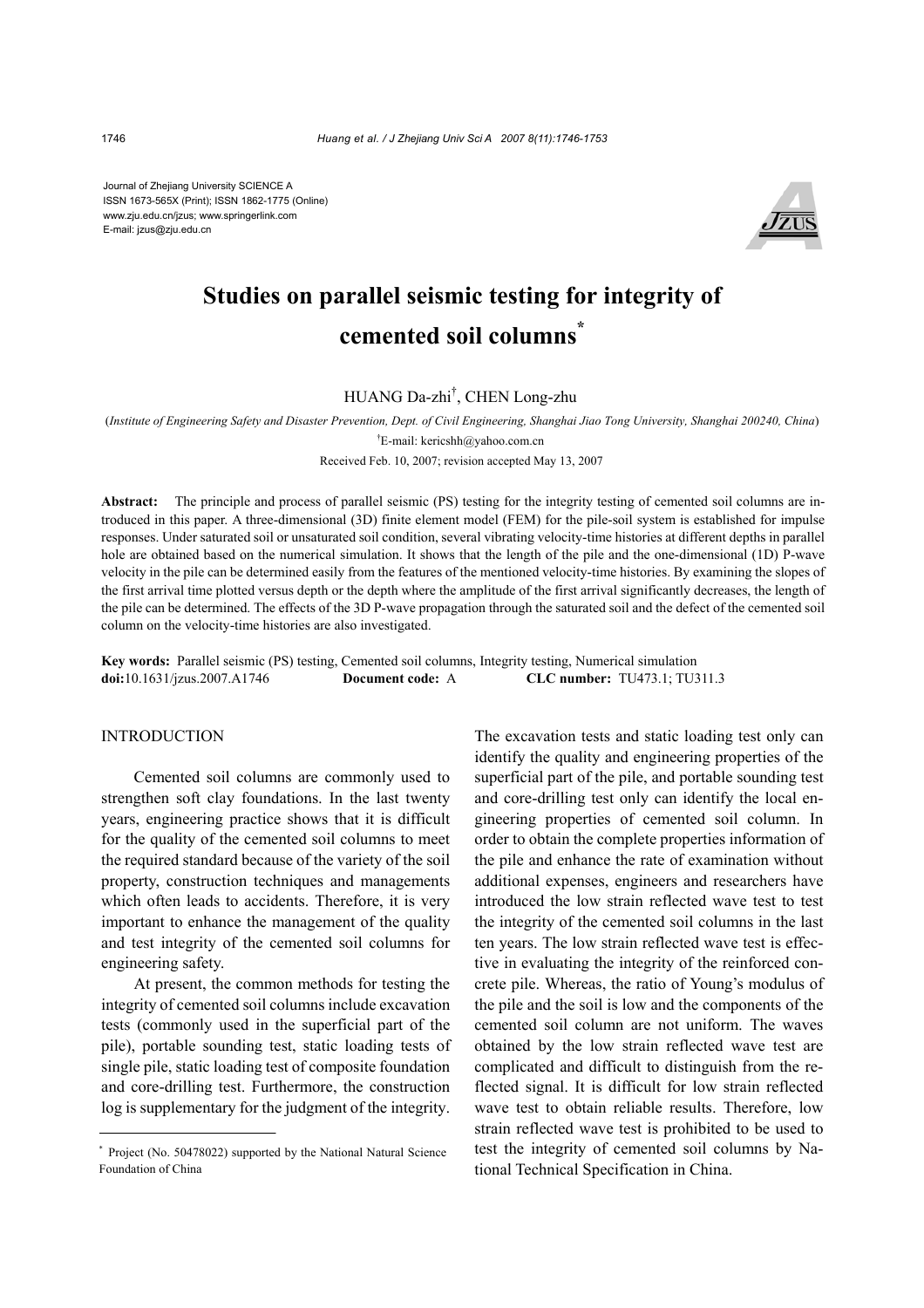The testing of cemented soil column should take the property of the cemented soil columns and their convenience into account. The wave speed measuring methods of soil are commonly used in China. Down-hole method of shear wave testing (or the stratum longitudinal wave speed measuring method) of those methods involves striking ground surface and using a hydrophone to record waves at different depth. The wave velocity of the soil can be determined by the time-depth profile. When the plans of reinforced concrete pile for older structures are lost over the years, Parallel Seismic (PS) testing can successfully evaluate the depth of the pile (Davis, 1995; Davis *et al*., 1997). However, the wave velocity in the cemented soil columns is associated closely with the amount of the cement. When the amount of the cement is less, the wave velocity in the cemented soil column may be less than that in the soil. In such cases, it is still uncertain how or whether the transmissive signal can be distinguished. Moreover, what changes of the signals will happen in the existence of defects in the column? Once these problems are solved, it would be of great value in science and application to popularize this new method.

PS method (Olson *et al*., 1996) is a direct transmission method developed in France in the mid 1970's to evaluate the integrity of drilled shafts and piles under the existing structures (Davis and Hertlein, 1993). It involves striking any part of the exposed structure connecting with the foundation; a hydrophone or a geophone moves along a pipe parallel to the pile to record the seismic waves traveling down along the pile. The major advantage of this method is that it can be used even when the pile is capped. All one needs is access to an area which is close to and in rigid contact with the pile. In partially saturated soils, Olson *et al*.(1995) reported the practice of pouring loose sand to fill the void between the soil and the casing. The test (Finno and Osborn, 1997) was conducted to evaluate PS testing at the National Geotechnical Experimentation Site at Northwestern University. In this paper, we validated the PS method by using a 3D finite element model (FEM). Additionally, the PS method was used to evaluate the integrity of cemented soil columns including determining the length of cemented soil columns. The differences between received velocity-time histories under unsaturated and saturated soil conditions were also investigated.

# PRINCIPLE OF THE PS METHOD

#### **Introduction of the PS method**

The equipment required for the PS test (Olson *et al*., 1996) includes an impulse hammer, a hydrophone receiver (or geophone receiver), and a portable computer with appropriate analytical software. The photographs of the PS tests and its equipment (OEI, 2006) are given in Fig.1. The testing procedure is illustrated in Fig.2.



**Fig.1 The PS tests (a) and equipment (b)**



**Fig.2 Specification for PS tests**

To perform the test, a borehole adjacent to and slightly deeper than the pile must be drilled. Then, the pile head is struck with a hammer to generate stress wave energy, some of which travels down the pile and through the soil where the compression wave message is monitored by a hydrophone in an adjacent water-filled borehole. The transmission time of the stress wave between the point of impact and the receiver is measured. The hydrophone is initially located at the bottom of the borehole, and is raised by a short distance (A 0.5 m step is advised) after each hammer strike until the entire depth has been sensed. Transit times at different depths are measured and a profile of signals is built up, as shown in Fig.3. For a continuous pile in homogeneous soil, the first arrival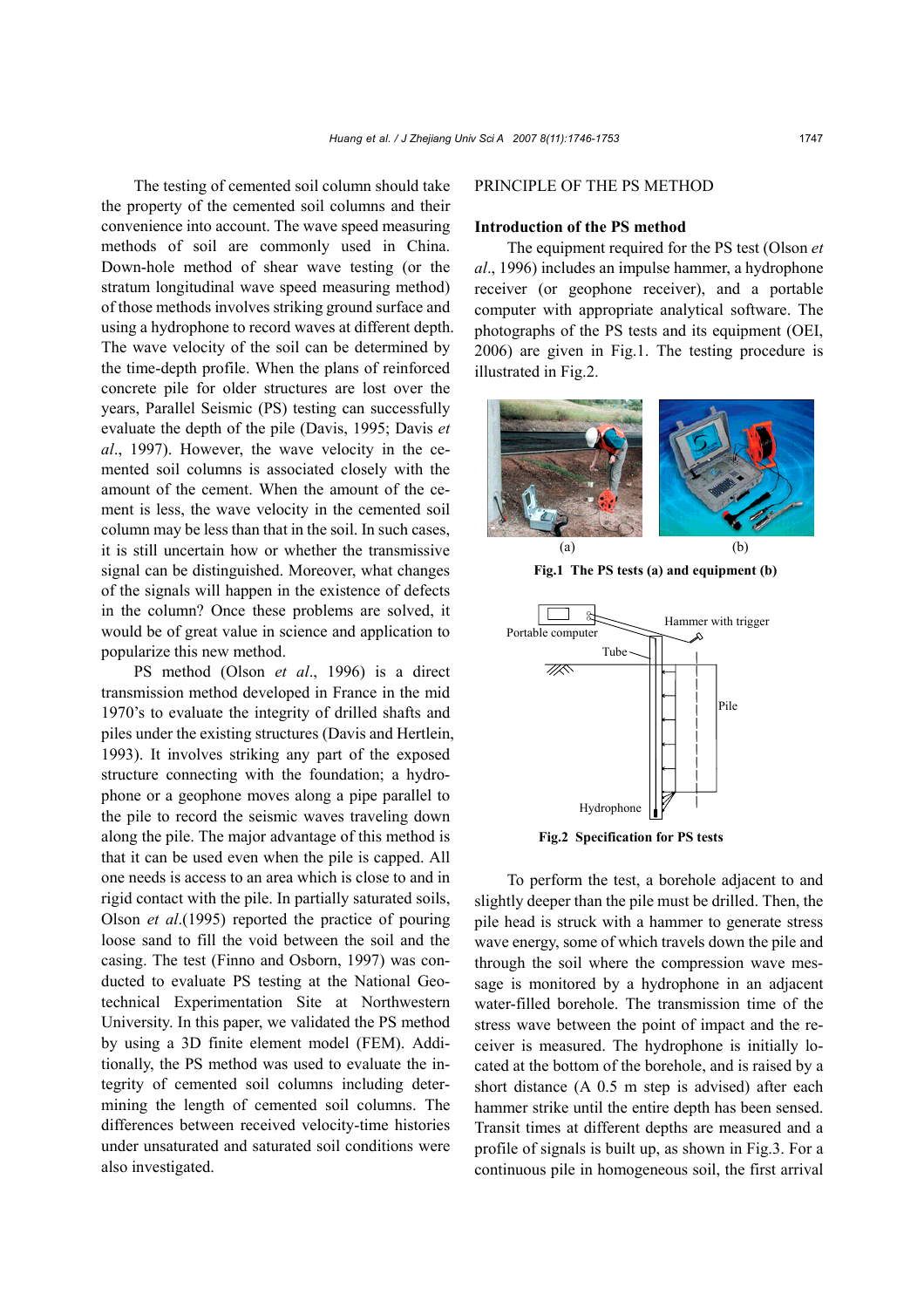time should increase linearly as the depth increases. As a defect is encountered, the travel time will increase accordingly, which indicates the depth of the defect. The same change will occur as the pile toe is encountered, thus providing a measurement of the length of the pile. Meanwhile, the bottom of the pile is defined as the depth where the amplitude of the first arrival decreases significantly.



Fig.3 Idealized PS profile larger.

For intact pile in uniform soil, the plot of the first arrival time versus depth appears as two straight lines at an angle. The inverse of the slope of the upper part corresponds to the P-wave velocity in the pile, and the lower part corresponds to the P-wave velocity of the soil located below the bottom of the pile. The change of slope takes place at the bottom of the pile, which can then be computed after a minor correction due to the distance between the pile and the probe. The upper slope is shifted through the origin, shown as a dotted line in Fig.3 and the lower part remains in its original position because of its propagation path.

Thus, it is easy to evaluate the integrity of the cemented soil columns by PS method. In addition, the PS method can provide the information about the soil below the pile toe.

3D FINITE ELEMENT ANALYSIS OF PS METHOD

## **3D finite element model**

Eight-node, isoparametric finite elements are used to model the cemented soil column and the surrounding soil. The soil layer terminates on a rigid base. Boundaries are placed far enough to avoid any spurious stress wave reflection returning back to the zone of interest. The cemented soil column is usually short. Hence, the reflected wave from the boundary will arrive at the hydrophone later than that from the pile. So, the effect of the boundary reflection is avoided.

3D FEM models (Chow *et al*., 2003; Huang *et al*., 2006) were developed to simulate PS testing. As the strains of the cemented soil column and the soil are low, the cemented soil column and soil are assumed to behave linearly elastic and the material damping is assumed to be negligible. No relative displacements are allowed at the pile-soil interface. Fig.4 shows a 3D finite element scheme. The geometric shape and the element grids are determined on the basis of trial calculations. The criteria are:

(1) The stress and displacement distribution does not change appreciably with the expansion of the zone of interest.

(2) The size of the elements in the zones of high stress gradients should be as small as possible while the size of the elements around the boundary can be



**Fig.4 Finite element scheme**

According to the criteria, the results of the trial calculations show that the bottom boundary should be set in depth of  $3L_1$  from the head of pile  $(L_1)$  is the length of the pile) and be treated as a fixed boundary, while the lateral surrounding boundary should be set 10*B* (*B* is the diameter of the pile) away from the pile edge. The lateral surrounding boundary is restrained horizontally but allowed to slide vertically, as shown in Fig.5.

In the analysis, the piles are made of cemented soil. To simplify the analysis, the pile is assumed relatively rigid with a diameter  $B=0.6$  m and a length  $L_1=8$ m. In the paper, these values are used unless otherwise specified. The shear wave velocity, the density and Poisson's ratios of the pile, defective part of the pile, and subsoil properties are listed in Table 1.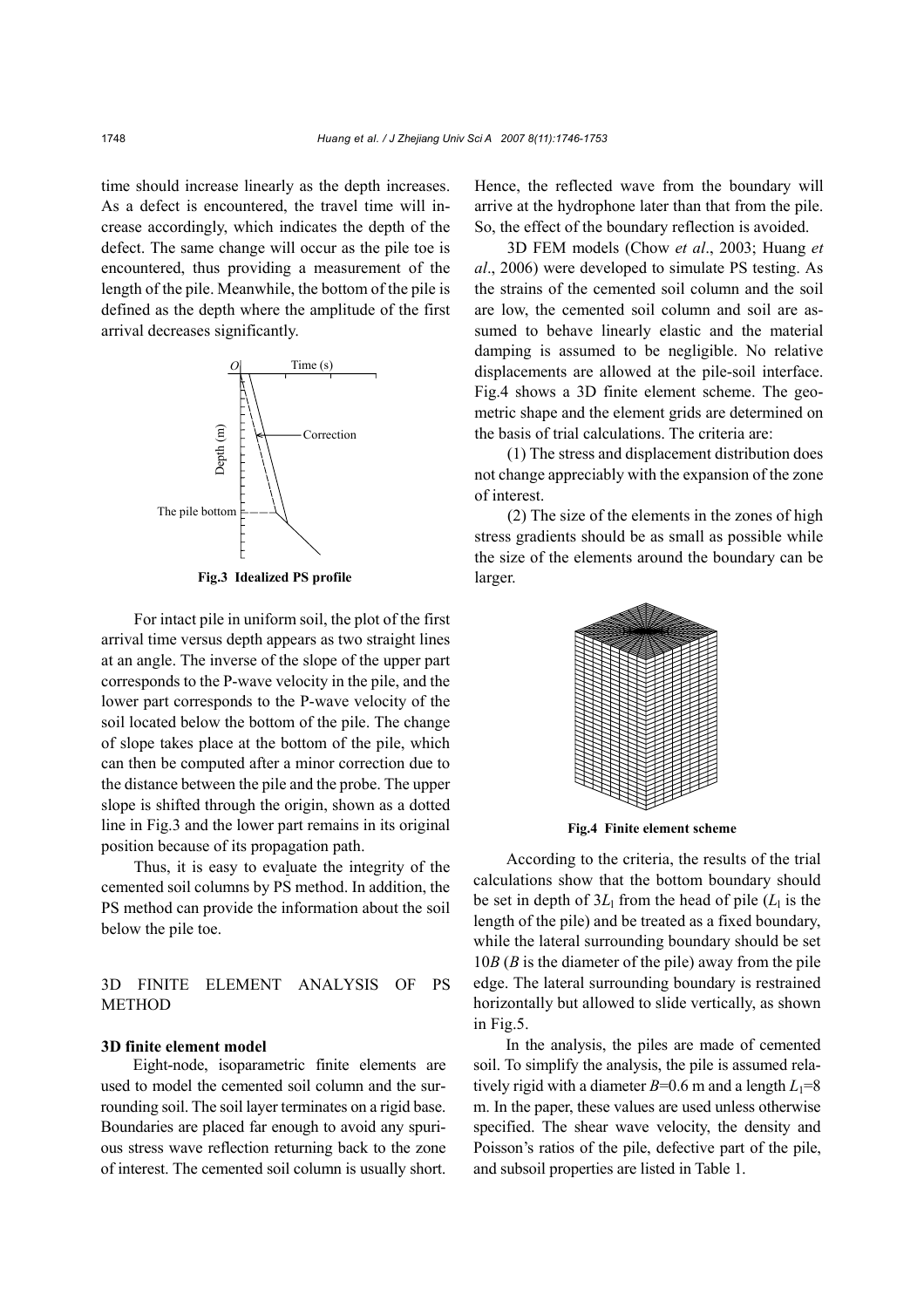

**Fig.5 The schematic diagram of the FEM model**

**Table 1 Parameters used in the analysis** 

| Material          | Density<br>$(g/cm^3)$ | $V_S(m/s)$ | Poisson's<br>ratio |
|-------------------|-----------------------|------------|--------------------|
| Pile              | 20                    | 620        | 0.300              |
| Defective section | 18                    | 426        | 0.350              |
| Saturated soil    | 18                    | 120        | 0.495              |
| Unsaturated soil  | 17                    | 130        | 0.350              |

A half-sine curve is used to simulate the pulse generated by the hammer impact at the center of the pile head. The width and the force peak of the pulse are 0.96 ms and 100 N respectively, as shown in Fig.6. The pipe is placed 0.5 m away from the edge of the pile. The global equations of motion are solved in the time domain by Wilson-θ's time integration scheme (Chopra, 2005; Küçükarslan, 2002). The simulation is implemented by the program ALGOR (an FEM program for finite method analysis developed by ALGOR Inc. of USA).



**Fig.6 Half-sine curved pulse**

#### **Results of the simulation and the analysis**

1. The propagation path in unsaturated soil and saturated soil

Under unsaturated soil conditions, the 1D compression wave velocity in the pile is greater than the 3D compression wave velocity in unsaturated soil and the first arrival is the 1D compression wave through the pile. The propagation path is shown in Fig.7. The propagation velocity and the length of cemented soil column can be easily determined.



**Fig.7 The propagation path under unsaturated soil condition**

However, under saturated soil conditions, the 1D compression wave velocity in the pile is less than the 3D compression wave velocity in the saturated soil and the first arrival is the 3D compression wave through the soil. The propagation path is shown in Fig.8. The stress wave travels directly through the soil where the compression wave message is monitored by a hydrophone in the tube.



**Fig.8 The propagation path under saturated soil condition**

2. Simulating results of the intact pile

(1) Unsaturated soil condition

Simulating results for the PS test are shown in Fig.9. The waveforms at different depths are shown in Fig.9a. The first arrival (P wave) is distinct. The linear increase in arrival times versus depth can be easily distinguished. When the pile bottom is encountered, the amplitude of the first arrival significantly de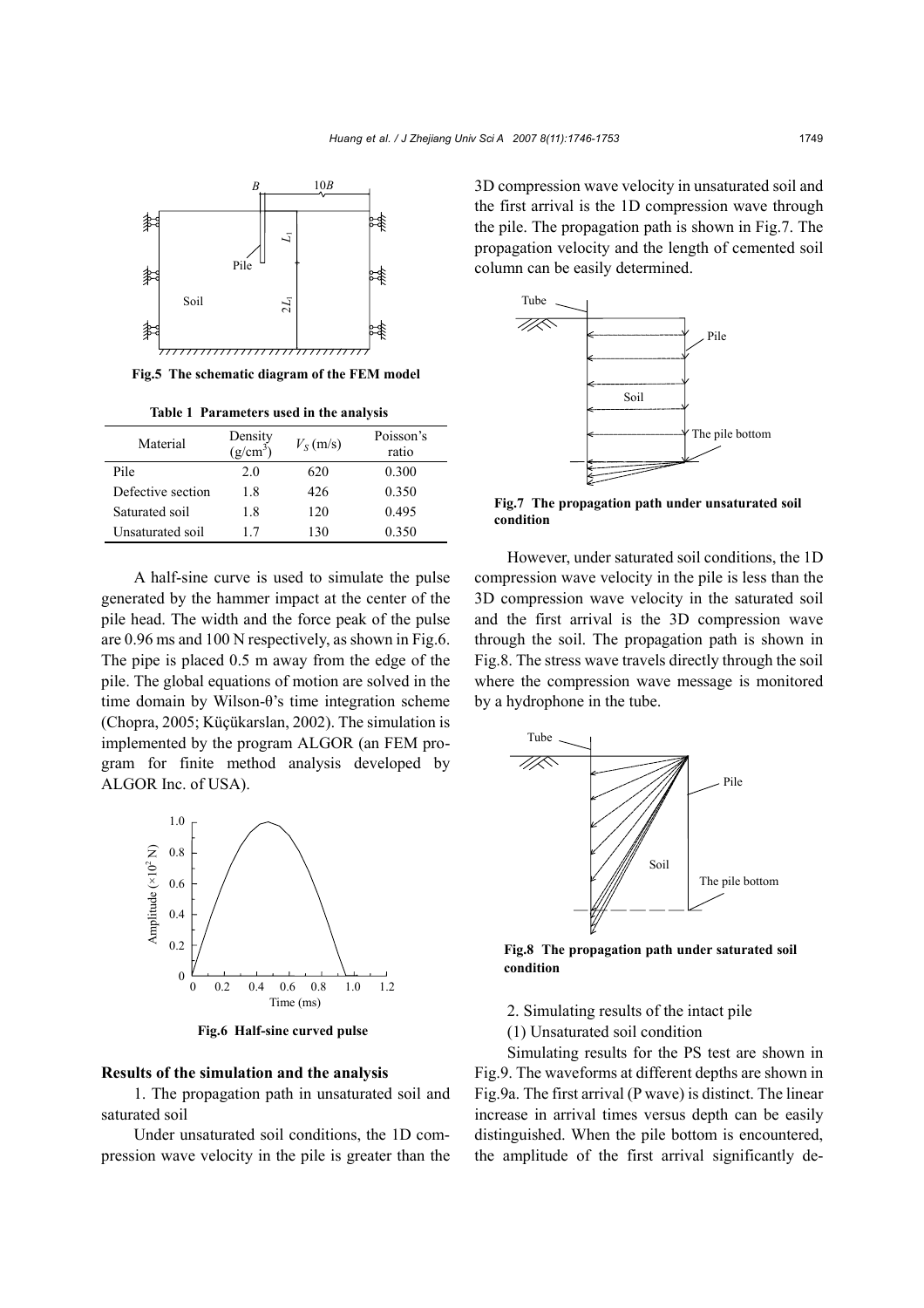creases. In Fig.9b, the length can be estimated to be 8.45 m by examining the position at which the change of the slope occurs (the error is 6.25%). After a slight modification as mentioned in Fig.3, the length is estimated to be 8 m, in reasonable agreement with the actual length of the pile. Meanwhile, by examining the magnitude of the first arrivals and selecting the bottom of the pile as the point where a significant reduction occurs in the amplitude of the first arrival, the length of the pile can be estimated to be 8 m, also in reasonable agreement with the actual length of the pile.



**Fig.9 Simulating results of intact pile for unsaturated soil condition. (a) The calculated waveforms; (b) The calculated PS profile** 

The propagation velocity of the cemented soil (or pile material) can be estimated as the inverse of the slope of the first arrival time versus depth line. The inverse of the slopes of these lines represents the propagation velocities through the piles because for vertical piles and vertical access holes, the only increase in arrival times should be caused by longer travel times in the concrete. In Fig.9b, the inverse of the slope of the upper line resulted in a value of 1024 m/s which agrees reasonably well with the actual compression propagation velocity of 1000 m/s  $(V_P)$ through pile (the error is 2.4%). The value is slightly greater than the actual value because of the 3D effect near the pile head. Similarly, the inverse of the slope of the lower line resulted in a value of 254 m/s which agrees reasonably well with the actual compression wave velocity of 249 m/s  $(V_P)$  through unsaturated soil (the error is 2.0%).

(2) Saturated soil conditions

Simulating results under saturated soil condition of the PS tests are shown in Figs.10 and 11. The 3D compression wave velocity of 1250 m/s through saturated soil is greater than the 1D compression wave velocity of 1000 m/s through the pile. Hence, the waves propagating through the soil arrive firstly at the hydrophone. Thus, there are high frequency surges in the foreside of the signals because the signals are affected by the wave propagating through soil. Thus, the waves are complicated, as shown in Fig.10. Especially, due to the attenuation of wave amplitude and the effects of the overlap of compression and shear waves, the interpretation of the first arrival profiles of the lower portion of the waves becomes more difficult. As shown in Fig.11b, the first arrival of the lower part is more discrete. The length of the pile can be estimated to be about 8 m where a reduction occurs in the amplitude of the first arrival. This is also in reasonable agreement with the actual length of the pile.



**Fig.10 The defined site of the first wave** 

According to the time of the first arrival (*A*) and successive wave peak (*B*) propagating through pile, a compiled profile of signals for the various shots taken at different depths are shown in Fig.11b. The first arrival (*A*) propagating through pile is not easy to be distinguished because of the effect of the 3D com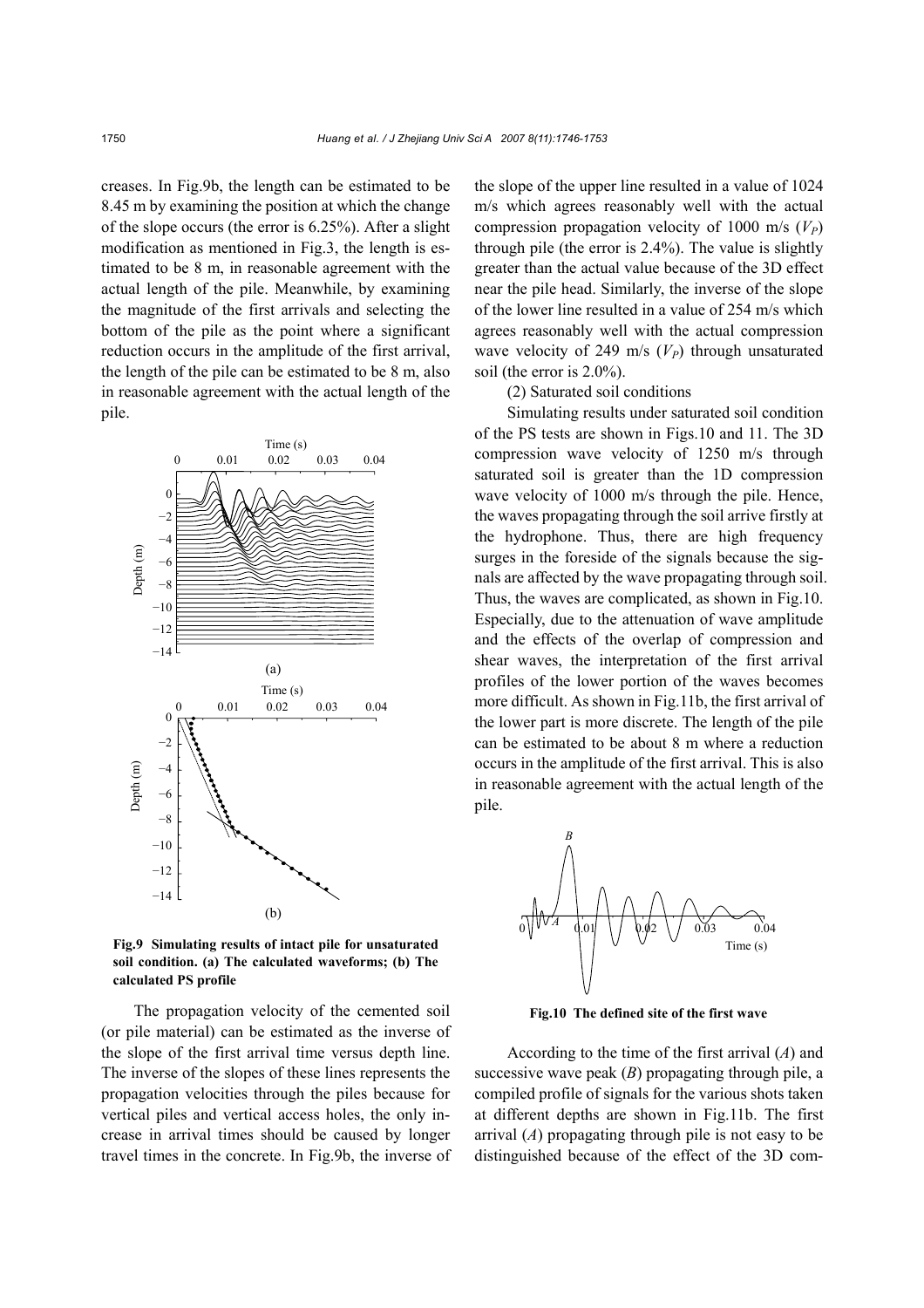pression wave propagating through soil. Therefore, the distribution of the shots is a little scattered in contrast with its corresponding fitting straight line. The amplitude of the succeeding wave is large enough to distinguish the wave peak (*B*) easily. The distribution of the shots corresponds reasonably well with its corresponding fitting straight line. The inverses of the slopes of lines *A* and *B* result in a value of 948 m/s (the error is  $5.2\%$ ) and  $961 \text{ m/s}$  (the error is  $3.9\%$ ) respectively. Obviously, the error determined by the wave peak is less than that determined by the first arrival under saturated soil conditions.



**Fig.11 Simulating results of intact pile under saturated soil. (a) The calculated waveforms; (b) The calculated PS profile**

3. Simulating results of a defective pile

The defect is set at the depth from 4 m to 5 m (the defect length is 1 m). The density, shear wave velocity and Poisson's ratio used for the defective part of the pile are 1.8  $g/cm<sup>3</sup>$ , 620 m/s and 0.35 respectively. The other parameters are as noted above.

(1) Unsaturated soil conditions

The wave is clearly visible and easy to identify

the first arrival at the depth from 0 m and 4 m, as shown in Fig.12. Comparing Fig.9 with Fig.12, the differences between the signals obtained from the intact pile and the defective pile are obvious. In Fig.12a, significant reductions occur in the amplitude of the first arrival at the depths of 4 m and 8 m. The PS profile is shown in Fig.12b. The defect of the pile can be estimated at the depths from 4 m to 5.5 m and the length of the pile can be estimated to be 8 m by noting the changes in slopes of first arrival time vs depth. The inverse of the slope of the line from 0 m to 4 m is the same as it is from 5.5 m to 8 m. Therefore, materials from 0 m to 4 m and from 5.5 m to 8 m are uniform.



**Fig.12 Simulating results of anomalous pile under unsaturated soil. (a) The calculated waveforms; (b) The calculated PS profile** 

(2) Saturated conditions

The wave propagation velocity in saturated soil is greater than that in unsaturated soil. So, the wave propagating through the pile is affected by the wave propagating through the saturated soil. As shown in Fig.13a, the waves are very complicated and it is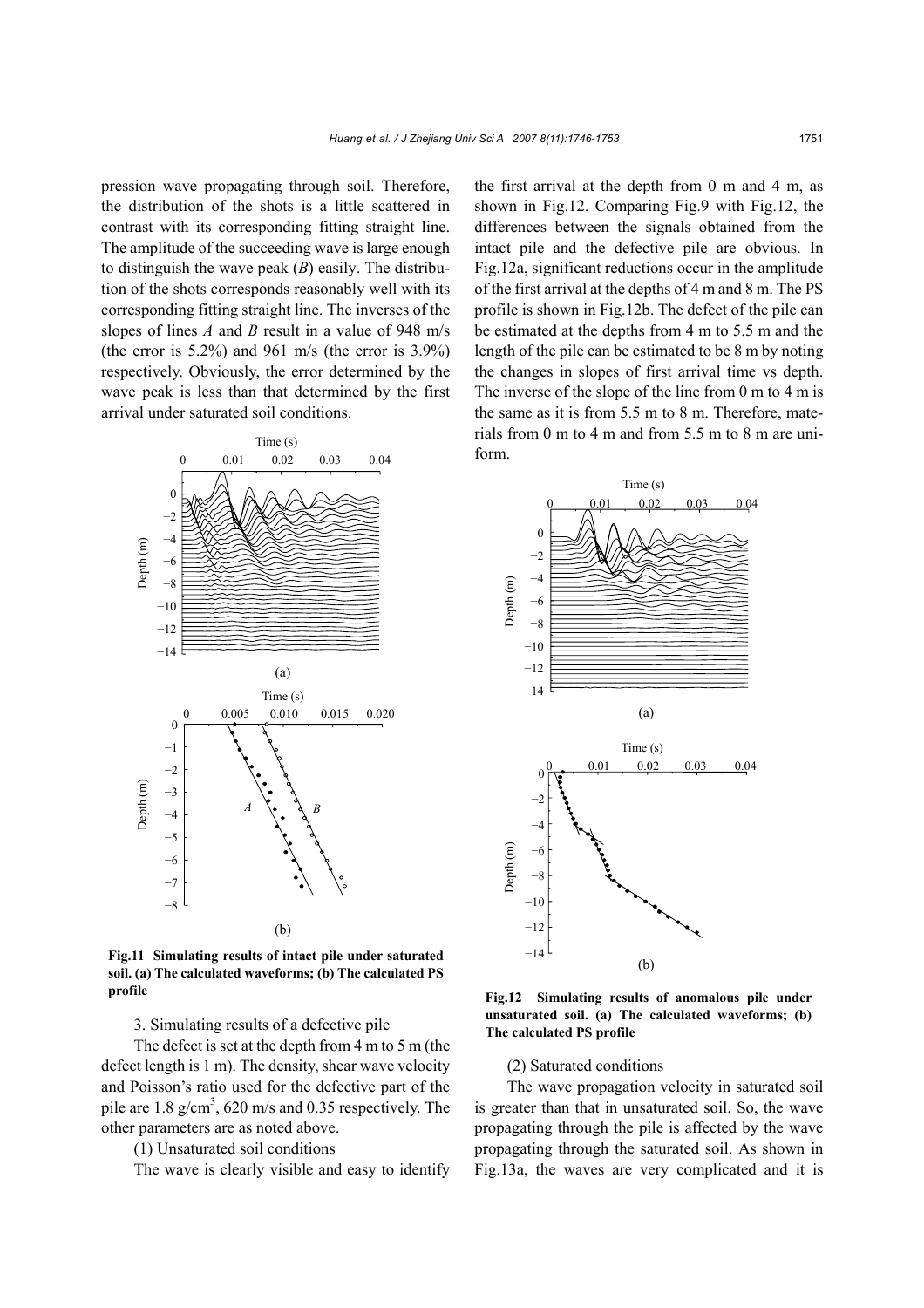difficult to distinguish the first arrival time. Moreover, the wave propagating through the pile is affected by the defective part and the wave propagating through the saturated soil. The compiled enlarged waveforms are shown in Fig.13b. One important feature of this plot is the attenuation of the signal at 4 m. When the depth is larger than 5 m, the amplitude is slightly higher than those above. The depth of the defect can be estimated to occur at 4 m by examining the change of amplitude. The length of the pile can be identified by using the same method, i.e., examining the magnitude of the first arrivals where they decrease significantly. The length of the pile can be estimated to be 8 m by using this method.



**Fig.13 Simulating results of defective pile under saturated soil condition. (a) The calculated waveforms; (b) The compiled enlarged waveforms** 

## **CONCLUSION**

In this paper, the PS method is validated on the basis of a 3D finite element model. Additionally, the PS method is used to evaluate the integrity instead of simply determining the length of cemented soil column. The differences of received velocity-time histories under unsaturated and saturated soils conditions were also investigated.

(1) By examining the slopes of the first arrival time plotted versus depth or by examining the depth where the amplitude of the first arrival decreases significantly, the length of the intact pile can be estimated.

(2) Under unsaturated soil conditions, 1D compression wave propagation velocity in the pile is greater than 3D wave propagation velocity in saturated soil. The pile is struck with a hammer to generate stress wave energy, some of which travels down along the pile and through the soil where the compression wave is monitored by a hydrophone in an adjacent hole. For a continuous shaft in homogeneous soil, the profile of the first arrival time versus depth is bilinear. The length of the pile is determined by the intersection. The wave velocities of the pile and the soil can also be determined by the slopes of the corresponding lines. Additionally, the local defect can be reflected in the signals.

(3) Under saturated soil conditions, when the 3D compression wave velocity through saturated soil is greater than 1D compression wave velocity through pile, the first arrival is the 3D compression wave. The wave propagating through pile is affected by the wave propagating through the saturated soil. The waves are very complicated and it is difficult to distinguish the first arrival time. Moreover, the waves are more complicated below the defective part. Thus, the defective part and the length of the pile could not be estimated exactly by examining the slopes of the plot of the first arrival time versus depth. But, the integrity and the length of the pile can be estimated by observing the succeeding wave peak and other appropriate parts of the waveforms except those of the first arrival wave.

(4) The PS method is a direct transmitting method, which can be easily performed and is intuitive. It is worthy to develop the theory and test of this method which should be improved.

## **References**

- Chopra, A.K., 2005. Dynamics of Structures: Theory and Applications to Earthquake Engineering (2nd Ed.). Prentice-Hall, Upper Saddle River, NJ.
- Chow, Y.K., Phoon, K.K., Chow, W.F., Wong, K.Y., 2003. Low